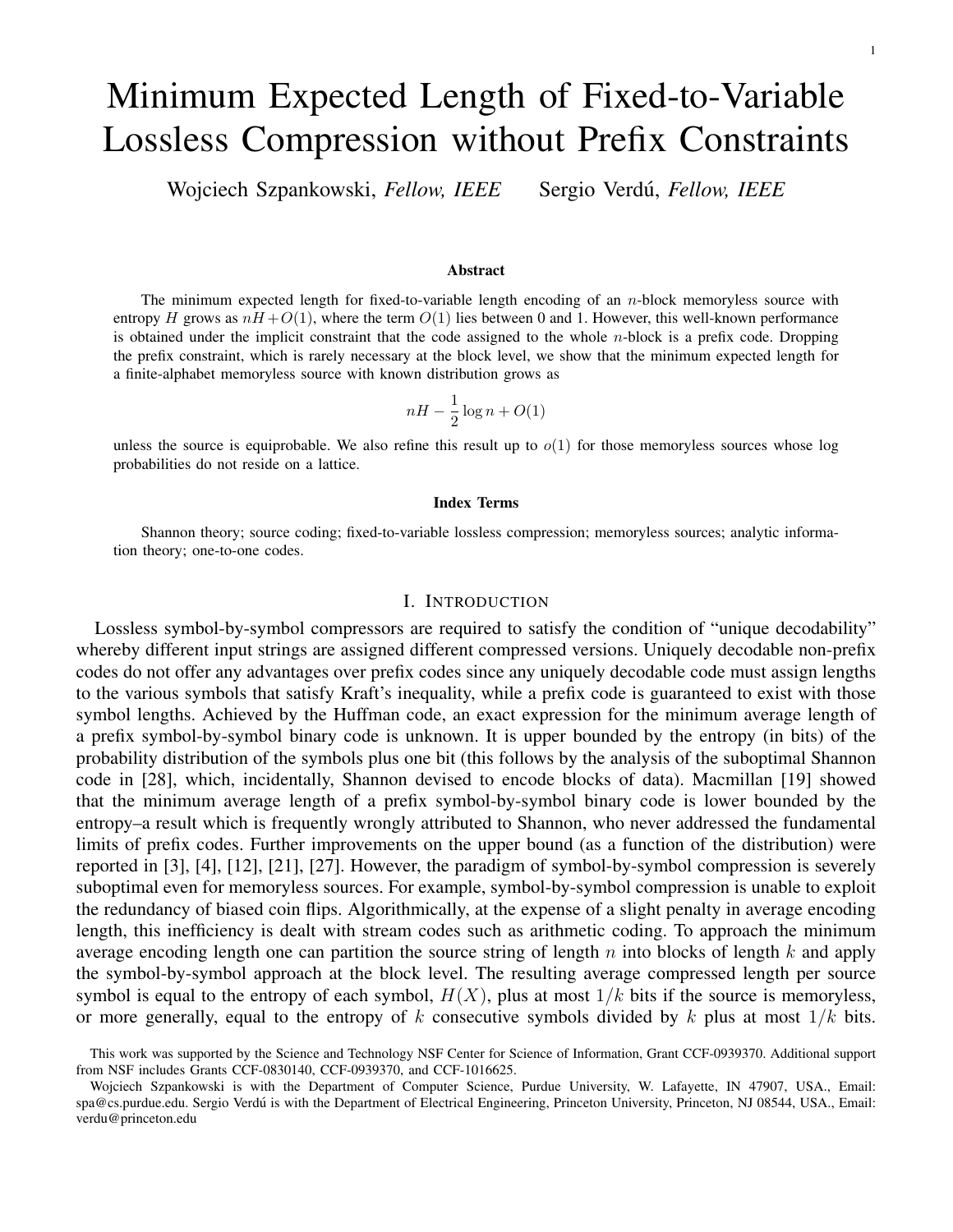$$
L_n = nH(X) + O(1). \tag{1}
$$

The  $O(1)$  term in (1) belongs to [0, 1], and has been investigated in detail for biased coin flips in [27], [29]. In particular,<sup>1</sup> when  $\log_2 \frac{1-p}{p}$  $\frac{-p}{p}$  is irrational (where p is the bias),

$$
L_n = nh(p) + \frac{3}{2} - \log_2 e + o(1) \text{ bits}
$$
 (2)

where  $h(p)$  is the binary entropy function.

As argued in [32], it is possible to attain average compressed length lower than (1). The reason is that it is often unnecessary, and in fact wasteful, to impose the prefix condition on a code that operates at the level of the whole file to be compressed. Applying prefix codes to  $n$ -block supersymbols is only optimal in terms of the linear growth with n (it attains the entropy rate for stationary ergodic sources); however, as far as sublinear terms, this conventional approach incurs loss of optimality. The optimal fixed-to-variable length code performs no blocking on the source output; instead the optimal length-n compressor chooses an encoding table that lists all source realizations of length  $n$  in decreasing probabilities (breaking ties using a lexicographical ordering on the source symbols) and assigns, starting with the most probable, the binary strings of increasing lengths<sup>2</sup>

$$
\{\emptyset, 0, 1, 00, 01, 10, 11, 000, 001, 010, 011, 100, \ldots\}.
$$

The fact that the length of the compressed file is unknown a priori is immaterial since the decompressor receives as input the compressed file, including where the file "starts and ends." For example, files stored in a random-access medium (such as a hard disk) do not satisfy the prefix condition: a directory (organized as a so-called *inode pointer structure*, e.g. [20]) contains the starting and ending locations of the sequence of blocks occupied by each file in the storage medium.

The foregoing code is optimal not just in the sense of average length but in the sense that the cumulative distribution function of its length is larger than or equal to that of any other code. Such optimal codes have been previously considered under the rubric of *one-to-one* codes, but because of their misguided standing as non-uniquely decodable *symbol-by-symbol* codes, they have failed to attract much attention.

In the rest of this paper, Section II deals with the nonasymptotic analysis of one-to-one codes. Section III summarizes previous results on the minimum average length achievable for biased coin flips. Section IV states our results on asymptotic analysis of the minimum average length of fixed-to-variable length codes for memoryless sources with known distributions. For equiprobable distributions we can save on average between 1.914 and 2 bits (from the logarithm of the number of equiprobable realizations) plus an exponentially vanishing term. For nonequiprobable distributions we can save  $\frac{1}{2} \log_2 n$  from the entropy of the *n*-tuple plus an  $O(1)$  term. If the log probabilities of the source do not reside on a lattice, we show that the  $O(1)$  term is in fact

$$
\frac{1}{2}\log_2\left(8\pi e\sigma^2\right)
$$

plus a vanishing term, where  $\sigma^2$  is the variance of  $\log_2 P_X(X)$ . Proofs are given in Section V.

## II. NONASYMPTOTIC ANALYSIS OF OPTIMAL VARIABLE-LENGTH CODES

Consider a probability distribution  $P_X$  on a set of ordered elements X. Define  $\pi_X : \mathcal{X} \mapsto \{1, \ldots, |\mathcal{X}|\}$ by  $\pi_X(a) < \pi_X(b)$  if  $P_X(a) > P_X(b)$  or if  $P_X(a) = P_X(b)$  and  $a < b$ . Thus,  $\pi_X(x) = \ell$  if x is the  $\ell$ -th most probable element in X according to distribution  $P_X$ , with ties broken according to the ordering in

<sup>&</sup>lt;sup>1</sup>We omit the more involved formula given in [29] for the rational case.

 $2$ Including the empty string is convenient but has no impact on our results.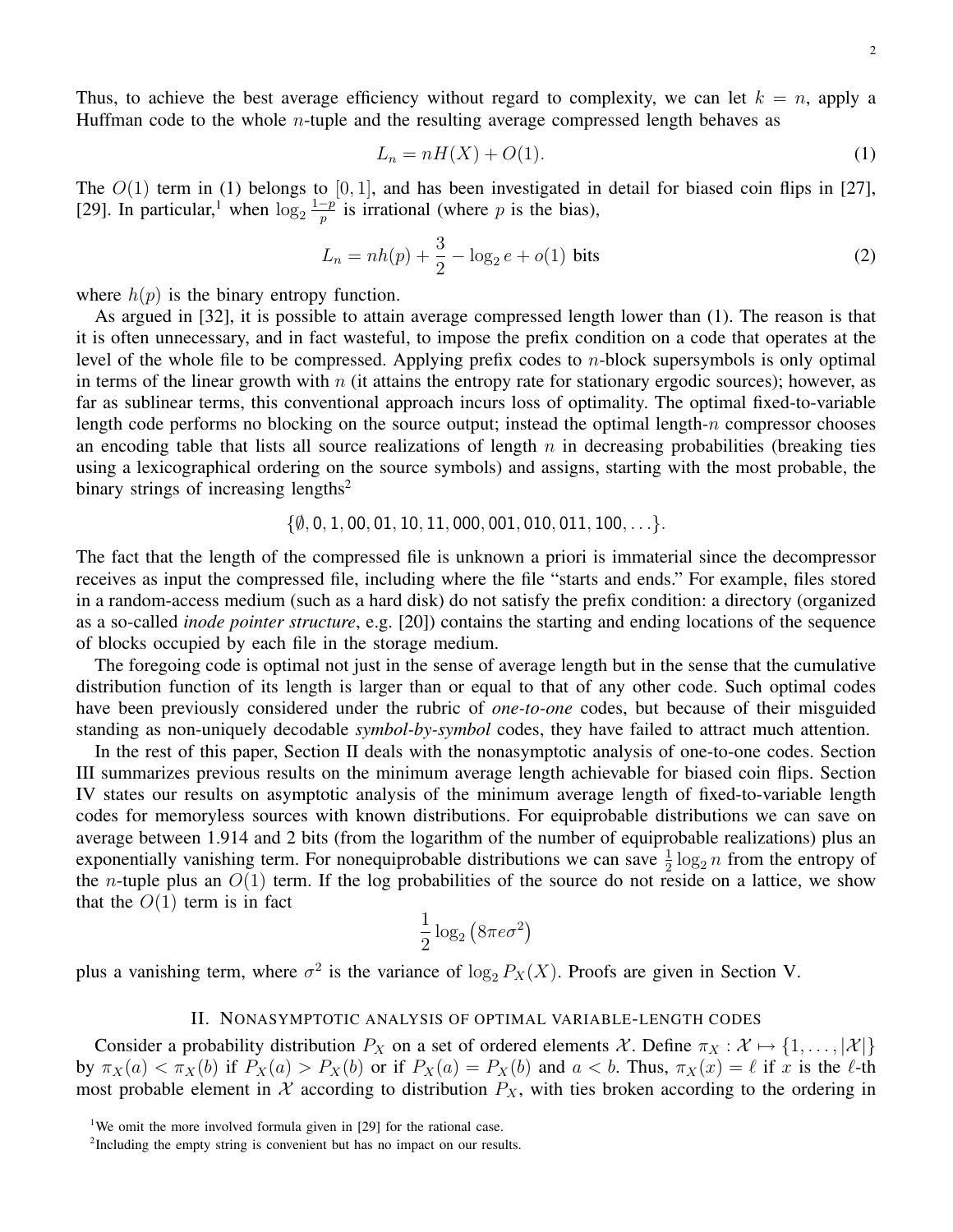$X$ . It is easy to verify that

$$
P_X(x)\pi_X(x) \le 1\tag{3}
$$

for all  $x \in \mathcal{X}$ : if (3) failed to be satisfied for  $x_0 \in \mathcal{X}$ , there would be at least  $\pi_X(x_0)$  masses strictly larger than  $1/\pi_X(x_0)$ .

The one-to-one code assigns to  $x$  the shortest (possibly empty) binary string (ties broken with the ordering  $0 < 1$ ) not assigned to any element y with  $\pi_X(y) < \pi_X(x)$ . Thus, we obtain the simple but important conclusion that the length of the encoding of x is  $\lfloor \log_2 \pi_X(x) \rfloor$ . Finding an exact expression for the minimum average length

$$
L(X) = \mathbb{E}[\lfloor \log_2 \pi_X(X) \rfloor] \tag{4}
$$

as a function of  $P_X$  appears to be challenging. For X equiprobable on a set of  $M = |\mathcal{X}|$  elements, it can be shown that the average length of the one-to-one code is (cf. [17])

$$
L(X) = \frac{1}{M} \sum_{i=1}^{M} \lfloor \log_2 i \rfloor \tag{5}
$$

$$
= \lfloor \log_2 M \rfloor + \frac{1}{M} \left( 2 + \lfloor \log_2 M \rfloor - 2^{\lfloor \log_2 M \rfloor + 1} \right) \tag{6}
$$

which simplifies to

$$
\frac{1}{M} \sum_{i=1}^{M} \lfloor \log_2 i \rfloor = \frac{(M+1)\log_2(M+1)}{M} - 2\tag{7}
$$

when  $M + 1$  is a power of 2.

A simple upper bound first noticed in [34] is obtained as

$$
L(X) = \mathbb{E}[\lfloor \log_2 \pi_X(X) \rfloor] \tag{8}
$$

$$
\leq \mathbb{E}[\log_2 \pi_X(X)] \tag{9}
$$

$$
\leq \mathbb{E}\left[\log_2 \frac{1}{P_X(X)}\right] \tag{10}
$$

$$
= H(X) \tag{11}
$$

where (10) follows from (3). Note that dropping the prefix condition makes the entropy an upper bound to the minimum average length, rather than a lower bound. Various lower bounds on  $L(X)$  have been proposed in [1], [2], [5], [10], [18], [23], [33]. Distilling the main ideas in [1], the following result gives the tightest known bound.

*Theorem 1:* Define the monotonically increasing function  $\psi : \mathbb{R}^+ \mapsto \mathbb{R}^+$  by

$$
\psi(x) = x + (1+x)\log_2(1+x) - x\log_2 x \tag{12}
$$

Then,

$$
\psi^{-1}\left(H(X)\right) \le L(X) \tag{13}
$$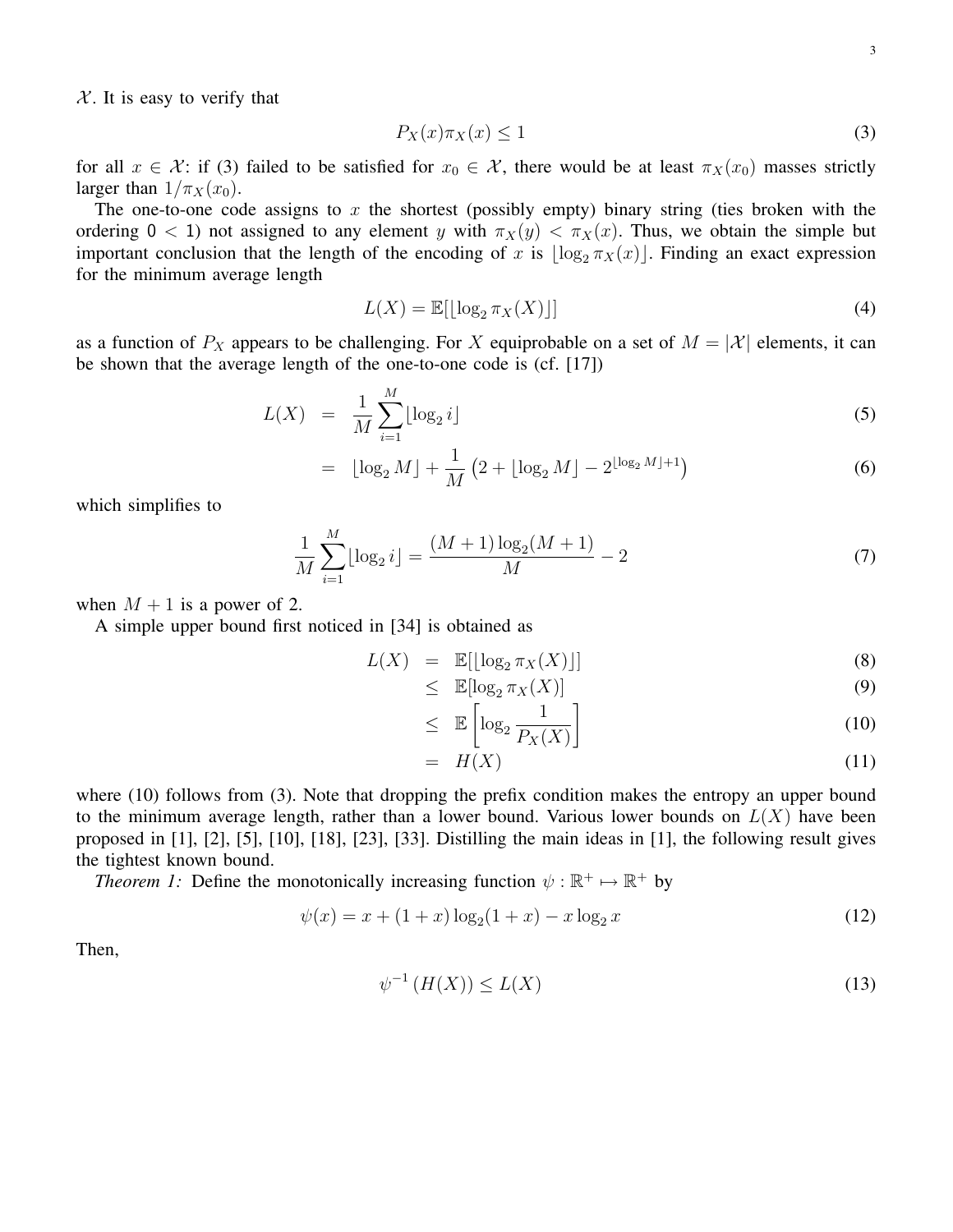*Proof:* For brevity denote  $Y = \lfloor \log_2 \pi_X(X) \rfloor$ , and  $Z = Y + 1$ 

$$
H(X) = H(X|Y) + H(Y) \tag{14}
$$

$$
\leq \mathbb{E}[Y] + H(Y) \tag{15}
$$

$$
= \mathbb{E}[Y] + H(Z) \tag{16}
$$

$$
= \mathbb{E}[Y] + \mathbb{E}[Z]h(1/\mathbb{E}[Z]) - D(P_Z||G_{1/\mathbb{E}[Z]}) \tag{17}
$$

$$
\leq \psi(\mathbb{E}[Y])) \tag{18}
$$

where

- (14)  $\Leftarrow$  Y is a deterministic function of X;
- (15)  $\Leftarrow$   $H(X|Y = k) \leq k$  bits;
- (17) follows by writing out the relative entropy on the right side where the reference measure is the geometric (positive) distribution  $G_p(k) = p(1-p)^{k-1}$ ;
- (18)  $\Leftarrow$  the relative entropy  $D(\cdot|\cdot|) \geq 0$ .

Weakening the bound in (13) by

$$
\psi(x) \le x + \log_2 e + \log_2(1+x)
$$
\n(19)

and using the upper bound (11) we obtain the bound in [1]:

$$
H(X) - \log_2(H(X) + 1) - \log_2 e \le \mathbb{E}[\lfloor \log_2 \pi_X(X) \rfloor]
$$
 (20)

Another way of weakening (13) is to use the monotonic increasing nature of  $(1+x)$  log $(1+x)-x$  log x and (11) to conclude

$$
L(X) \geq H(X) - (1 + L(X)) \log_2(1 + L(X)) - L(X) \log_2 L(X) \tag{21}
$$

$$
\geq H(X) - (1 + H(X)) \log_2(1 + H(X)) - H(X) \log_2 H(X) \tag{22}
$$

which is the bound found in [2].

In the remainder of the paper we turn attention to the asymptotic behavior of the minimum average length of the encoding of an *n*-tuple of a memoryless stationary source with marginal distribution  $P<sub>X</sub>$ :

$$
L_n^* = L(X^n). \tag{23}
$$

Note that all the results obtained in this section apply to that case by letting  $X^n$  and  $nH(\mathsf{X})$  play the role of X and  $H(X)$ , respectively.

## III. ASYMPTOTIC MINIMUM AVERAGE LENGTH: COIN FLIPS

## *A. Fair coin flips*

For fair coin flips ( $p = \frac{1}{2}$  $\frac{1}{2}$ ), the exact result can be obtained from (6) letting  $M = 2^n$ :

$$
L_n^* = n - 2 + 2^{-n}(n+2),\tag{24}
$$

in contrast to

$$
L_n = n \tag{25}
$$

obtained with the Huffman code operating on  $n$ -tuples (or single bits).

#### *B. Biased coin flips*

The minimum average length for a binary memoryless source with bias  $p \neq \frac{1}{2}$  $\frac{1}{2}$  has been investigated in great detail (up to  $o(1)$  term) in [31], which shows that

 $\blacksquare$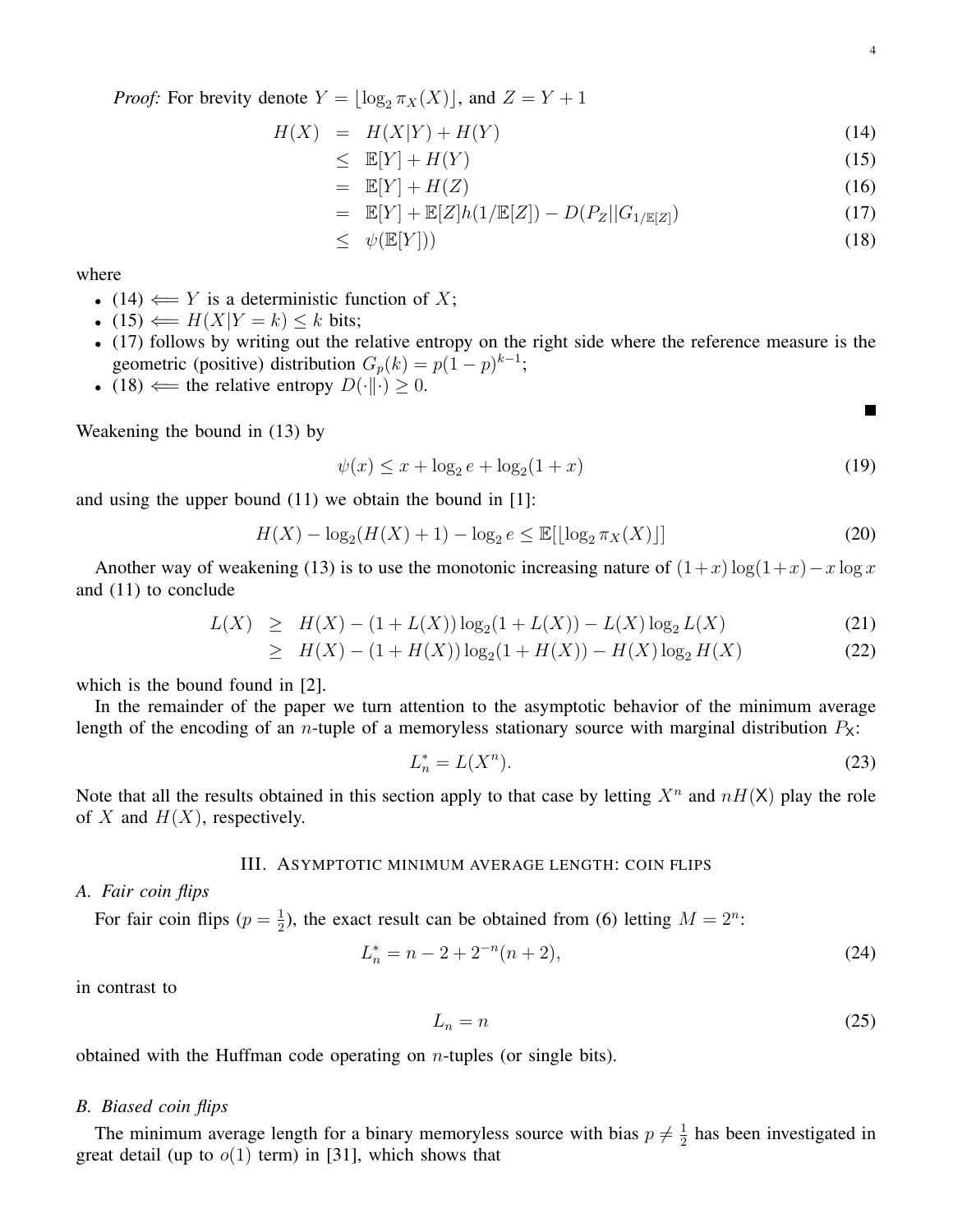$$
L_n^* = nh(p) - \frac{1}{2}\log_2 n + O(1) \tag{26}
$$

and in fact [31] characterizes the  $O(1)$  term up to vanishing terms. If  $\log_2 \frac{1-p}{p}$  $\frac{-p}{p}$  is irrational and positive  $(p < 1/2)$ , then

$$
L_n^* = nh(p) - \frac{1}{2}\log_2 n - \frac{1}{2}\log_2 \frac{e^3}{\pi} + \frac{p}{1-2p} + \log_2 \frac{1}{1-2p} + \frac{1}{2(1-2p)}\log_2 \frac{1-p}{p} + o(1) \tag{27}
$$

If

$$
\log_2 \frac{1-p}{p} = \frac{N}{J} \tag{28}
$$

where (28) is an irreducible fraction, we need to add the following quantity divided by  $J$  to (27):

$$
\frac{1}{2} + \frac{1 - 4p}{1 - 2p} \log_2 e + \frac{-3 + 7p}{1 - 2p} \mathbb{E}\left[ \left\langle \frac{J}{2}(n+1) \log_2 \frac{1}{1 - p} - \frac{1}{2} U^2 \log_2 e - \frac{J}{2} \log_2 2\pi p (1 - 2p)^2 \right\rangle \right] \tag{29}
$$

where  $\langle x \rangle = x - |x|$  and U is standard normal.

## IV. ASYMPTOTIC MINIMUM AVERAGE LENGTH: MEMORYLESS SOURCES

We assume henceforth that the source is memoryless with distribution  $P_X$  on a finite alphabet A, i.e.

$$
P_{X^n} = P_X \times \cdots \times P_X. \tag{30}
$$

The proofs of the following asymptotic results are given in Section V.

*Theorem 2:* For a non-redundant source (i.e. memoryless and equiprobable) with finite alphabet A, the minimum expected length of a lossless binary encoding of  $X<sup>n</sup>$  is given by

$$
L_n^* = n \log_2 |\mathcal{A}| - 2 + \tau(n \log_2 |\mathcal{A}|) + o(\rho^n).
$$
 (31)

where  $\frac{1}{|\mathcal{A}|} < \rho < 1$  and

$$
\tau(x) = \lfloor x \rfloor - x - 2^{\lfloor x \rfloor + 1 - x} + 2 \tag{32}
$$

which satisfies

$$
0 \le \tau(x) \le 1 - \log_2 e + \log_2 \log_2 e = 0.086 \tag{33}
$$

*Definition 1:* A discrete real-valued random variable is of *lattice-type* if there is a pair of real numbers  $(\alpha, \beta)$ , such that the random variable has zero mass outside the lattice  $\alpha + k\beta$ ,  $k = \ldots, -1, 0, 1, \ldots$ 

*Theorem 3:* If  $\log_2 P_X(X)$  is a non-lattice random variable then, the minimum expected length of a lossless binary encoding of  $X<sup>n</sup>$  is given by

$$
L_n^* = nH(\mathsf{X}) - \frac{1}{2}\log_2(8\pi e\sigma^2 n) + o(1)
$$
\n(34)

where

$$
\sigma^2 = \text{var}(\log_2 P_{\mathsf{X}}(\mathsf{X})).\tag{35}
$$

Note that in the cases in which X is either equiprobable or binary valued,  $\log_2 P_X(\mathsf{X})$  only takes one or two values, respectively, and therefore it is a lattice distribution, outside the purview of Theorem 3. The complexity of the  $O(1)$  term solution in the binary case, particularly (29), illustrates that a general expression for the lattice case may be challenging. Furthermore, for any fixed n, one can modify  $P_X$ so slightly that  $\log_2 P_\mathsf{X}(\mathsf{X})$  becomes non-lattice and the change in  $L_n^*$  is as small as desired. Therefore,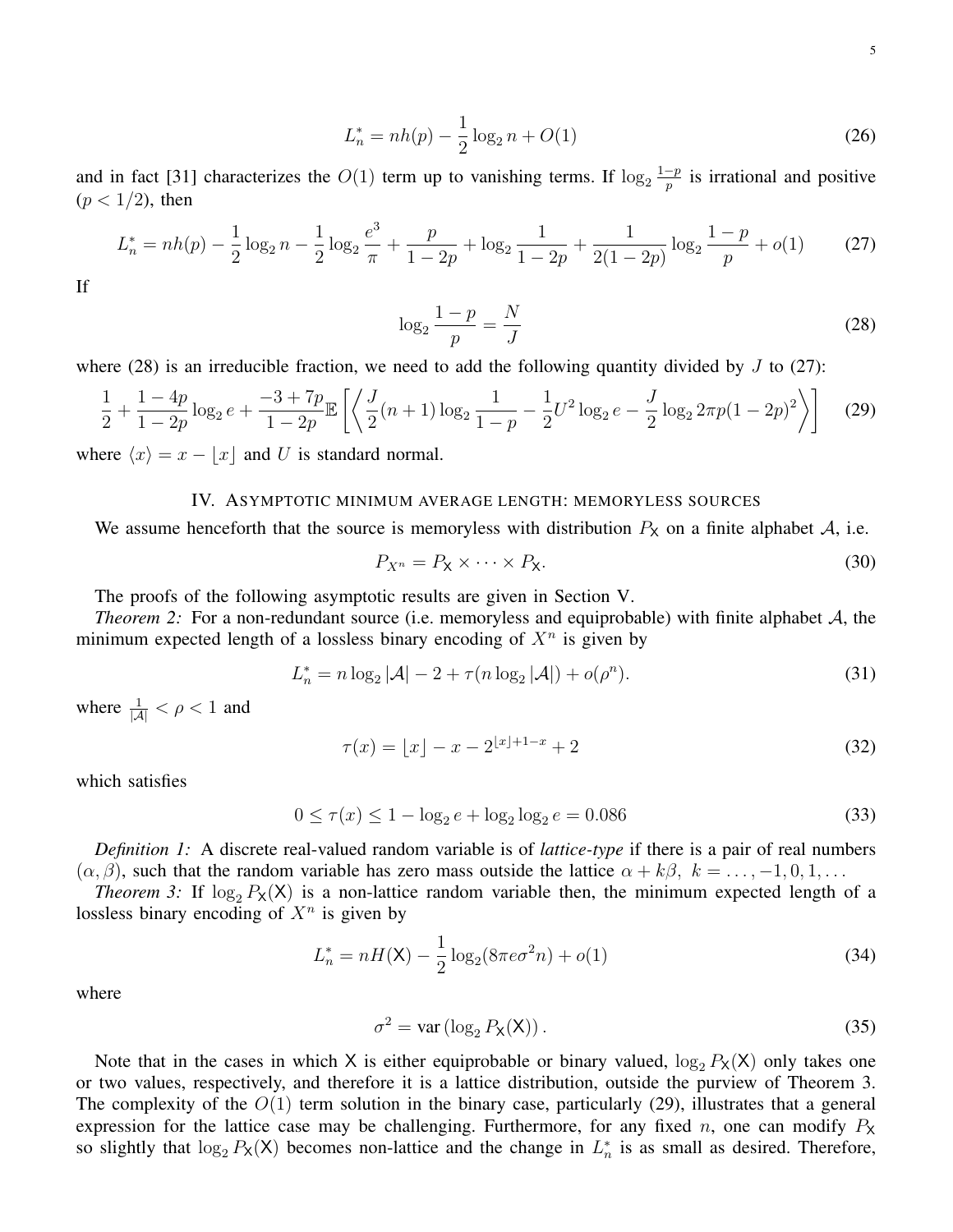pursuing the modification to the  $O(1)$  term for sources with lattice-type  $\log_2 P_X(\mathsf{X})$  does not in fact improve the usefulness of the asymptotic results as approximations to finite- $n$  fundamental limits.

At the expense of a weaker conclusion, the following result is more general than Theorem 3.

*Theorem 4:* If  $P_X$  is not equiprobable, the minimum expected length of a lossless binary encoding of  $X^n$  is given by

$$
L_n^* = nH(\mathsf{X}) - \frac{1}{2}\log_2 n + O(1). \tag{36}
$$

The dominant sub-linear term is, thus, independent of the distribution of the source (as long as it is not equiprobable). It is tempting to conjecture that the same behavior holds for finite-alphabet Markov chains and other sources whose memory decays sufficiently rapidly.

#### V. PROOFS

*Proof of Theorem 2:* Substituting

$$
M = |\mathcal{A}|^n \tag{37}
$$

in (6) we obtain

$$
L_n^* = \lfloor n \log_2 |\mathcal{A}| \rfloor + \frac{1}{|\mathcal{A}|^n} \left( 2 + \lfloor n \log_2 |\mathcal{A}| \rfloor - 2^{\lfloor n \log_2 |\mathcal{A}| \rfloor + 1} \right) \tag{38}
$$

$$
= \left[ n \log_2 |\mathcal{A}| \right] - 2^{\left\lfloor n \log_2 |\mathcal{A}| \right\rfloor + 1 - n \log_2 |\mathcal{A}|} + \frac{1}{|\mathcal{A}|^n} \left( 2 + \left\lfloor n \log_2 |\mathcal{A}| \right\rfloor \right) \tag{39}
$$

$$
= n \log_2 |\mathcal{A}| - 2 + \tau(n \log_2 |\mathcal{A}|) + o(\rho^n)
$$
\n(40)

where  $\rho > \frac{1}{|A|}$  and the nonnegative function  $\tau(x)$  is maximized when  $x - \lfloor x \rfloor = 1 - \log_2 \log_2 e$  at which point it attains the value

$$
\tau(n+1-\log_2\log_2 e) = 1 + \log_2\log_2 e - \log_2 e = 0.086\tag{41}
$$

*Proof of Theorem 3:* As shown in [32], the analysis of the minimal length of the optimal fixedto-variable non-prefix code is intimately connected to the analysis of error probability in fixed-to-fixed data compression: the minimum error probability of an *n*-to-k fixed-to-fixed code  $\epsilon^*(n, k)$  is equal to the probability that the minimum length of the fixed-to-variable code is greater than or equal to  $k$ , i.e.,

$$
\epsilon^*(n,k) = \mathbb{P}\left[\lfloor \log_2 \pi_{X^n}(X^n) \rfloor \ge k\right]
$$
\n(42)

To verify (42), note that the optimum n-to-k fixed-to-fixed code assigns a unique k-bit string to each of the most likely  $2^k - 1$  realizations of  $X^n$ , and uses the string with k 1s to signal error; thus, an error obtains if  $\pi_{X^n}(X^n) \geq 2^k$ , which happens with probability

$$
\mathbb{P}\left[\log_2 \pi_{X^n}(X^n) \ge k\right] = \mathbb{P}\left[\lfloor \log_2 \pi_{X^n}(X^n) \rfloor \ge k\right] \tag{43}
$$

and (42) is established. This enables us to analyze the minimum average length of fixed-to-variable coding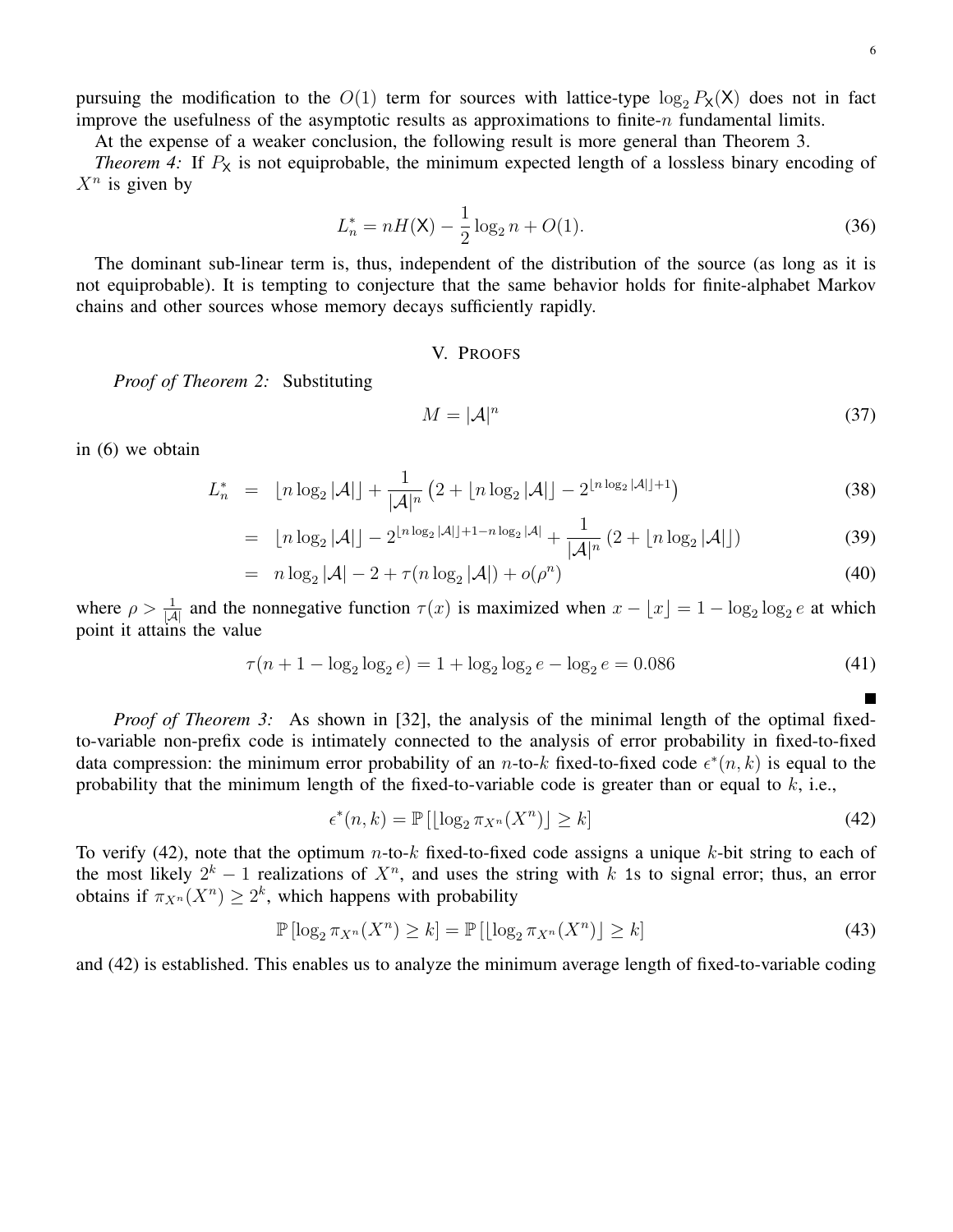through the analysis of the fixed-to-fixed error probability:

$$
L_n^* = \sum_{\substack{k=1 \ n \text{odd}}}^{\infty} \mathbb{P}\left[\lfloor \log_2 \pi_{X^n}(X^n) \rfloor \ge k\right] \tag{44}
$$

$$
= \sum_{k=1}^{\infty} \epsilon^*(n, k) \tag{45}
$$

$$
= -\epsilon^*(n,1) + \sum_{k=1}^{\infty} (k+1) \left( \epsilon^*(n,k) - \epsilon^*(n,k+1) \right)
$$
\n(46)

$$
= -1 + \int_{\epsilon^*(n,1)}^1 dt + \sum_{k=1}^{\infty} \int_{\epsilon^*(n,k+1)}^{\epsilon^*(n,k)} (k+1) dt
$$
 (47)

$$
= -1 + \int_0^1 n R^*(n, \epsilon) d\epsilon \tag{48}
$$

where

$$
R^*(n, \epsilon) = \frac{k}{n} \text{ if } \epsilon^*(n, k) \le \epsilon < \epsilon^*(n, k - 1) \tag{49}
$$

is the smallest rate of an *n*-to-k code with error probability not exceeding  $\epsilon$ . Based on the refined central limit theorem (e.g. [22]), Strassen [26] showed that for a memoryless source with a non-lattice distribution

$$
R^*(n, \epsilon) = \bar{R}(n, \epsilon) + \Delta(n, \epsilon) \tag{50}
$$

$$
\bar{R}(n,\epsilon) = H + \frac{\sigma}{\sqrt{n}} Q^{-1}(\epsilon) - \frac{1}{2n} \log_2 \left( 2\pi \sigma^2 n e^{(Q^{-1}(\epsilon))^2} \right) + \frac{\mu_3}{6\sigma^2 n} \left( (Q^{-1}(\epsilon))^2 - 1 \right) \tag{51}
$$

$$
\Delta(n,\epsilon) = o\left(\frac{1}{n}\right). \tag{52}
$$

where  $Q^{-1}$  is the inverse of the complementary cumulative Gaussian distribution function

$$
Q(x) = \frac{1}{\sqrt{2\pi}} \int_{x}^{\infty} e^{-t^2/2} dt
$$
 (53)

and

$$
\sigma^2 = \mathbb{E}\left[\log_2^2 \frac{1}{P_{\mathsf{X}}(\mathsf{X})}\right] - H^2 > 0 \tag{54}
$$

$$
\mu_3 = \mathbb{E}\left[\left(\log_2 \frac{1}{P_X(\mathsf{X})} - H\right)^3\right] \tag{55}
$$

which are both finite since the alphabet is finite.

In order to integrate (50) with respect to  $\epsilon$ , note that if U is uniform on [0, 1],  $Q^{-1}(U)$  is a standard Gaussian distribution. Therefore,

$$
\int_0^1 Q^{-1}(\epsilon) d\epsilon = 0 \tag{56}
$$

$$
\int_0^1 \left( Q^{-1}(\epsilon) \right)^2 d\epsilon = 1 \tag{57}
$$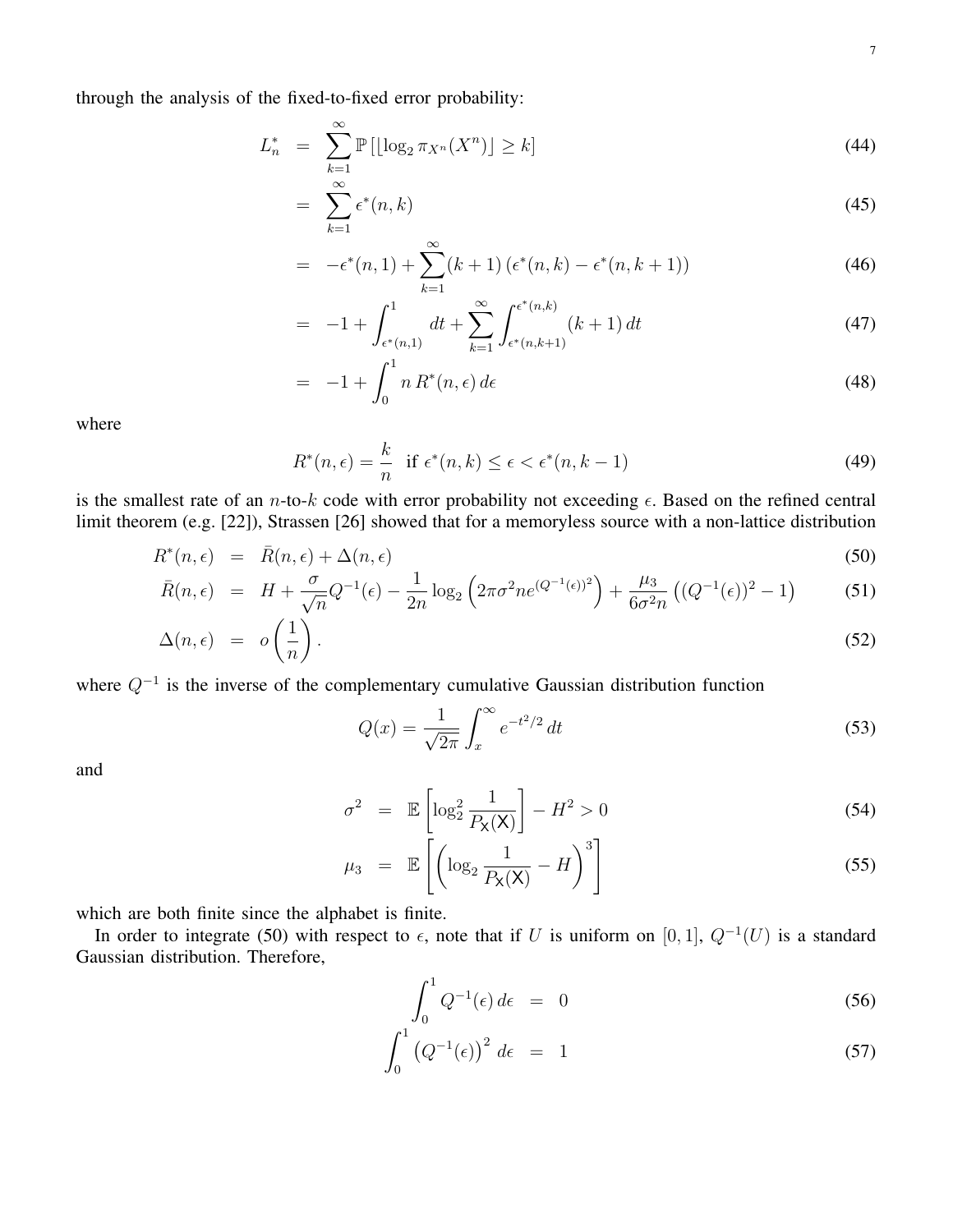8

Using  $(56)$  and  $(57)$ , we obtain

$$
\int_0^1 n \,\bar{R}^*(n,\epsilon) \,d\epsilon = n \,H - \frac{1}{2}\log_2\left(2\pi\sigma^2 n\right) \n+ \int_0^1 \sigma \sqrt{n} \,Q^{-1}(\epsilon) - \frac{\log_2 e}{2} (Q^{-1}(\epsilon))^2 + \frac{\mu_3}{6\sigma^2} \left( (Q^{-1}(\epsilon))^2 - 1 \right) \,d\epsilon \tag{58}
$$

$$
= n H - \frac{1}{2} \log_2 (2\pi \sigma^2 n e) \tag{59}
$$

We now proceed to deal with the integration of  $n\Delta(n, \epsilon)$ . Denote the zero-mean unit-variance random variable

$$
Z_n = \frac{1}{\sqrt{n}\sigma} \left( \sum_{i=1}^n \log_2 \frac{1}{P_{\mathsf{X}}(X_i)} - nH \right) \tag{60}
$$

Letting  $\alpha_3$  be the third (non-centered) moment of  $\log_2 \frac{1}{P_{\rm M}}$  $\frac{1}{P_X(X)}$ , Theorem 5.22 in [22] states that the function

$$
\phi_n(x) = \mathbb{P}[Z_n \le x] - 1 + Q(x) - \frac{\alpha_3}{6\sigma^3 \sqrt{2\pi n}} (1 - x^2) e^{-x^2/2}
$$
\n(61)

is such that for any  $\tau > 0$ , there exists  $n_0$ , such that for all  $n > n_0$ 

$$
|\phi_n(x)| < \frac{\tau}{\sqrt{n}}\tag{62}
$$

for all real scalars  $x$ . Letting

$$
\rho_n = \exp(\sqrt{n}\,\sigma\,Q^{-1}(\epsilon))\tag{63}
$$

and in view of [26] we can bound for any  $\tau > 0$  and all sufficiently large n,

$$
n\Delta(n,\epsilon) = \log\left(1 + \exp\left(-n\bar{R}(n,\epsilon)\right) \int_0^{\rho_n} \phi_n\left(Q^{-1}(\epsilon)\right) - \phi_n\left(\frac{\log z}{\sqrt{n}\sigma}\right) dz\right) \tag{64}
$$

$$
\leq \log \left( 1 + \exp \left( -n \bar{R}(n, \epsilon) \right) \frac{2\rho_n \tau}{\sqrt{n}} \right) \tag{65}
$$

By monotone convergence, the integral of (65) with respect to  $\epsilon$  on [0, 1] vanishes. Together with (48) and (59) the desired result is established. п

*Proof of Theorem 4:* Henceforth, we assume that the source is not equiprobable. We abbreviate  $|\mathcal{A}| = m$ , denote by  $p_1, \ldots, p_m$  the atoms of  $P_\mathsf{X}$  such that

$$
p_1 \le p_2 \le \cdots \le p_{m-1} \le p_m,\tag{66}
$$

and we denote

$$
B_i = \log \frac{p_m}{p_i} \tag{67}
$$

for  $i = 1, \ldots, m - 1$ . Note that the entropy of  $P_X$  can be expressed as

$$
H(\mathsf{X}) = \log \frac{1}{p_m} + \sum_{i=1}^{m-1} p_i B_i \tag{68}
$$

Let

$$
\mathbf{k} = (k_1, \dots, k_m) \tag{69}
$$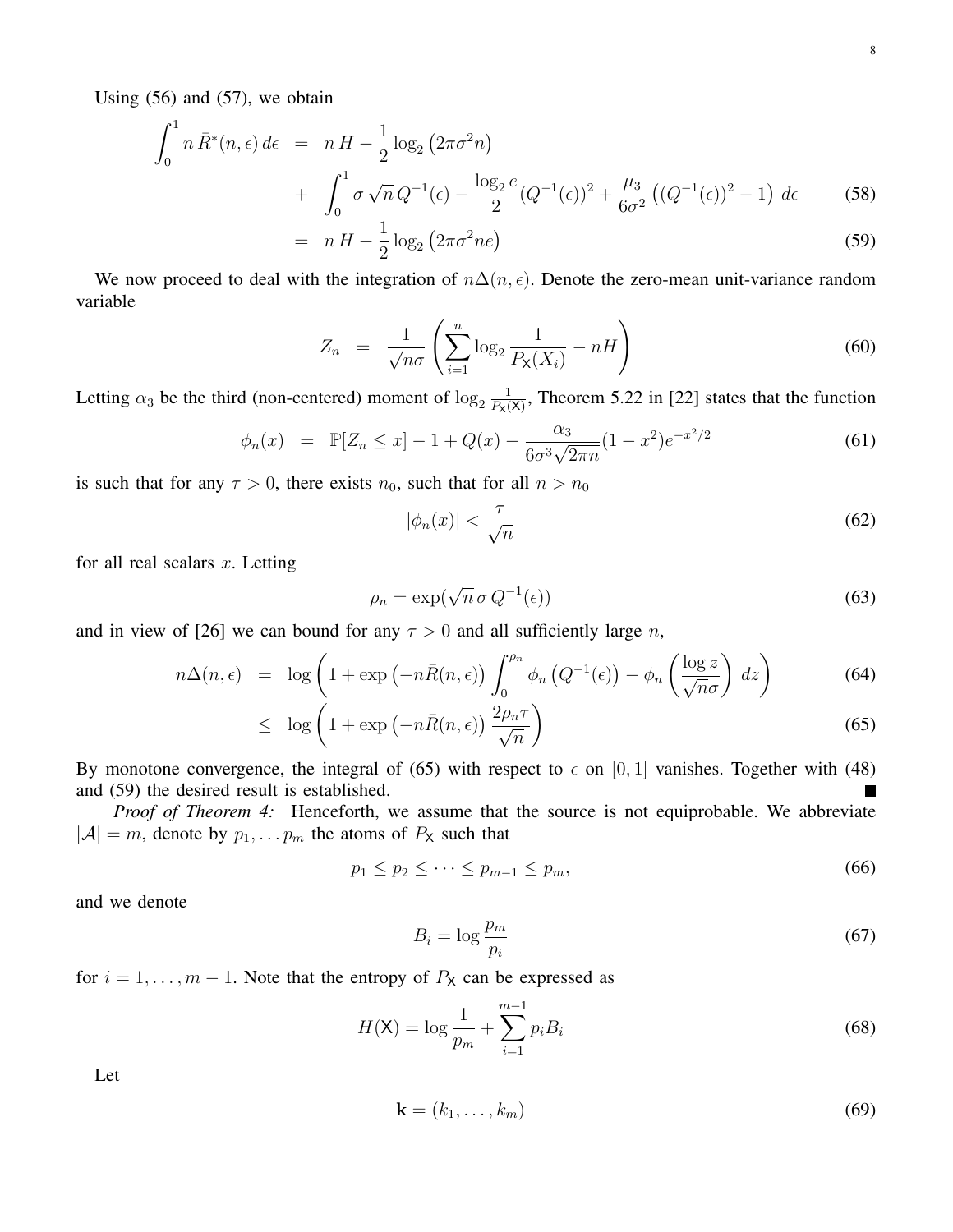such that  $k_1 + \cdots + k_m = n$  denote the *type* of an *n*-string; the probability of each such string is equal to

$$
p^{\mathbf{k}} = p_1^{k_1} \cdots p_m^{k_m}.
$$
\n<sup>(70)</sup>

Denote the set of all types of *n*-strings drawn from an alphabet of  $m$  elements by

$$
\mathcal{T}_{n,m} = \{(k_1, \dots, k_m) \in \mathbb{N}^m, k_1 + \dots + k_m = n\}
$$
\n(71)

We introduce an order among types:

$$
\mathbf{j} \preceq \mathbf{k} \quad \text{ iff } \quad p^{\mathbf{j}} \ge p^{\mathbf{k}}.
$$

and we sort all types from the smallest index (largest probability) to the largest. This can be accomplished by observing that  $p^j \geq p^k$  is equivalent to

$$
j_1 B_1 + \dots + j_{m-1} B_{m-1} \le k_1 B_1 + \dots + k_{m-1} B_{m-1}.
$$
\n(72)

Therefore, to sort types k one needs to sort the function  $S : \mathbb{R}^{m-1} \mapsto \mathbb{R}^+$ 

$$
S(\mathbf{k}) = k_1 B_1 + \dots + k_{m-1} B_{m-1} \tag{73}
$$

from the smallest value  $S(00 \cdots 0) = 0$  to the largest.

There are

$$
\binom{n}{\mathbf{k}} = \binom{n}{k_1, \dots, k_m} = \frac{n!}{k_1! \cdots k_m!}
$$
\n(74)

sequences of type k and we list them in lexicographic order. Then, the optimum code assigns length  $\lfloor \log i \rfloor$  to the *i*th sequence  $(1 \le i \le m^n)$  in this list. Denote the number of sequences more probable than or equal to type k as

$$
A_{\mathbf{k}} := \sum_{\mathbf{j} \preceq \mathbf{k}} \binom{n}{\mathbf{j}}.
$$
 (75)

Using somewhat informal, but intuitive, notation,  $k + 1$  and  $k - 1$  denote the *next* and *previous* types, respectively, in the sorted list of the elements of  $\mathcal{T}_{n,m}$ . Clearly, starting from position  $A_{\bf k}$  the next  $\begin{pmatrix} n \\ k+1 \end{pmatrix}$ sequences have probability  $p^{k+1}$ . Thus the average code length can be computed as follows

$$
L_n^* = \sum_{\mathbf{k} \in \mathcal{T}_{n,m}} p^{\mathbf{k}} \sum_{i=A_{\mathbf{k}-1}+1}^{A_{\mathbf{k}}} \lfloor \log_2 i \rfloor \tag{76}
$$

$$
= \sum_{\mathbf{k}\in\mathcal{T}_{n,m}} p^{\mathbf{k}} \sum_{i=1}^{n} \lfloor \log_2(A_{\mathbf{k}} - i + 1) \rfloor \tag{77}
$$

$$
= \sum_{\mathbf{k}\in\mathcal{T}_{n,m}} \binom{n}{\mathbf{k}} p^{\mathbf{k}} \log_2 A_{\mathbf{k}} + O(1),\tag{78}
$$

$$
= \log_2 A_{n\mathbf{p}} + O(1), \tag{79}
$$

where  $\mathbf{p} = (p_1, \ldots, p_m)$  with  $p_m = 1 - p_1 - \cdots - p_{m-1}$ . We now proceed to justify (78) and (79). Noticing that for  $1 \leq i \leq {n \choose k}$  $\binom{n}{\mathbf{k}}$ 

$$
\log_2\left(A_{\mathbf{k}} - \binom{n}{\mathbf{k}} + 1\right) \le \lfloor \log_2(A_{\mathbf{k}} - i + 1) \rfloor \le \log_2(A_{\mathbf{k}} + 1) \tag{80}
$$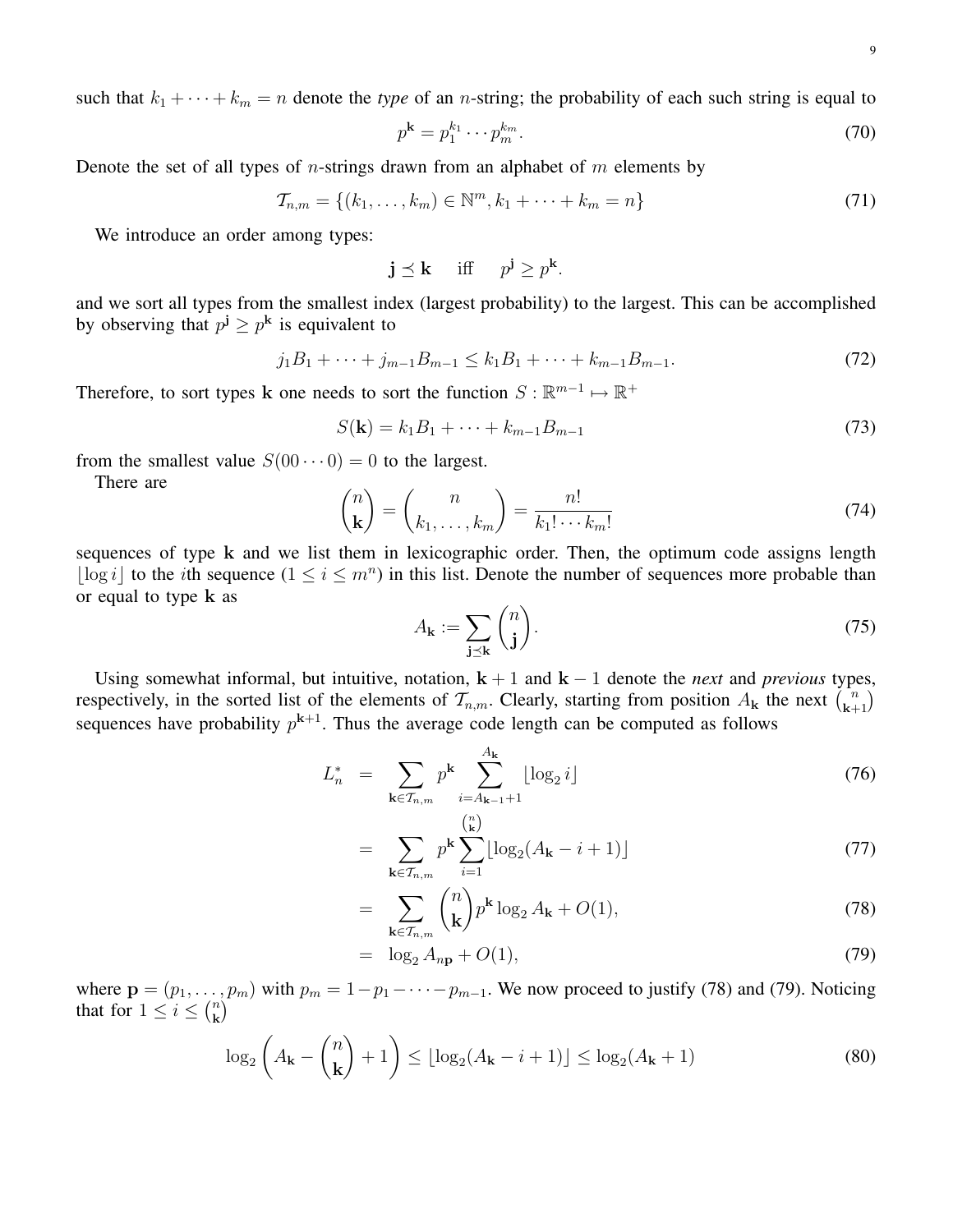we conclude that

$$
\sum_{\mathbf{k}\in\mathcal{T}_{n,m}} \binom{n}{\mathbf{k}} p^{\mathbf{k}} \log_2 A_{\mathbf{k}} + \sum_{\mathbf{k}\in\mathcal{T}_{n,m}} \binom{n}{\mathbf{k}} p^{\mathbf{k}} \log \left( 1 - \frac{\binom{n}{\mathbf{k}} - 1}{A_{\mathbf{k}}} \right) \le L_n^*
$$
\n(81)

≤ X  $\mathbf{k} \in \! \mathcal{T}_{n,m}$  $\sqrt{n}$ k  $\setminus$  $p^{\bf k} \log_2(A_{\bf k} + 1)$  (82)

We first estimate the second sum on the left side of (81). In (101) and (103) below we establish that

$$
\frac{\binom{n}{n\mathbf{p}}}{A_{\mathbf{p}}} = O\left(n^{-(m-2)/2}\right),\tag{83}
$$

which along with  $\log(1-x) = -x + O(x^2)$  enables us to conclude that the second sum in (81) is of order  $O(n^{-(m-2)/2})$ .

In order to verify (78) we shall use a *multinomial sum* paradigm of the following form

$$
S_f(n) := \sum_{\mathbf{k} \in \mathcal{T}_{n,m}} \binom{n}{\mathbf{k}} p^{\mathbf{k}} f(\mathbf{k}) \tag{84}
$$

where  $f(\mathbf{k})$  is a function of at most polynomial growth. In our case  $f(\mathbf{k}) = \log A_{\mathbf{k}} = \Theta(n)$ , where  $n = k_1 + \cdots + k_m$ . In [11], [16] it is proved that such a sum grows asymptotically as  $f(np)$ . For the reader's convenience we offer a streamlined justification for functions of polynomial growth; in particular when  $f(\mathbf{k})$  has an analytic continuation to a complex cone around the real positive axis [16], [30].

In general, Taylor's expansion of  $f$  around  $np$  is

$$
f(\mathbf{x}) = f(n\mathbf{p}) + (\mathbf{x} - \mathbf{p})\nabla f(n\mathbf{p}) + \frac{1}{2}(\mathbf{x} - n\mathbf{p})\nabla^2 f(\mathbf{x'}) (\mathbf{x} - n\mathbf{p})
$$
(85)

for some  $x'$  in the vicinity of  $np$ , where we use the same simplified notations as before. Observe now that

$$
S_f(n) = \mathbb{E}[f(\mathbf{X})] \tag{86}
$$

$$
= f(n\mathbf{p}) + O(n\max_{\mathbf{x}',ij} f''_{ij}(\mathbf{x}')) \tag{87}
$$

$$
= f(n\mathbf{p}) + O(n\xi(n)), \tag{88}
$$

where **X** is a multinomial distribution with parameters n and p and  $f''_{ij}(\mathbf{x})$  is the second derivative with respect to  $x_i$  and  $x_j$ . Observe that in (87) we use the fact that variance of **X** is of order  $O(n)$ . The above asymptotic result is useful as long as the first term dominates the second term  $O(n\xi(n))$ , as is the case in our situation. One can argue that  $f$  has an analytic continuation in a cone around the real positive axis and polynomial growth (cf. (105) below). By Lemma 3 of [15] or [30] we conclude that  $n\xi(n) = O(1/n)$ and  $f''(\mathbf{k}) = O(1/n)$ . Thus, (78)-(79) follow.

Let now

$$
j_i = np_i + x_i \tag{89}
$$

for  $i = 1, \ldots, m - 1$ . Then, by (72)  $p^j \geq p^{np}$ , is equivalent to

$$
B_1 x_1 + \dots + B_{m-1} x_{m-1} \le 0. \tag{90}
$$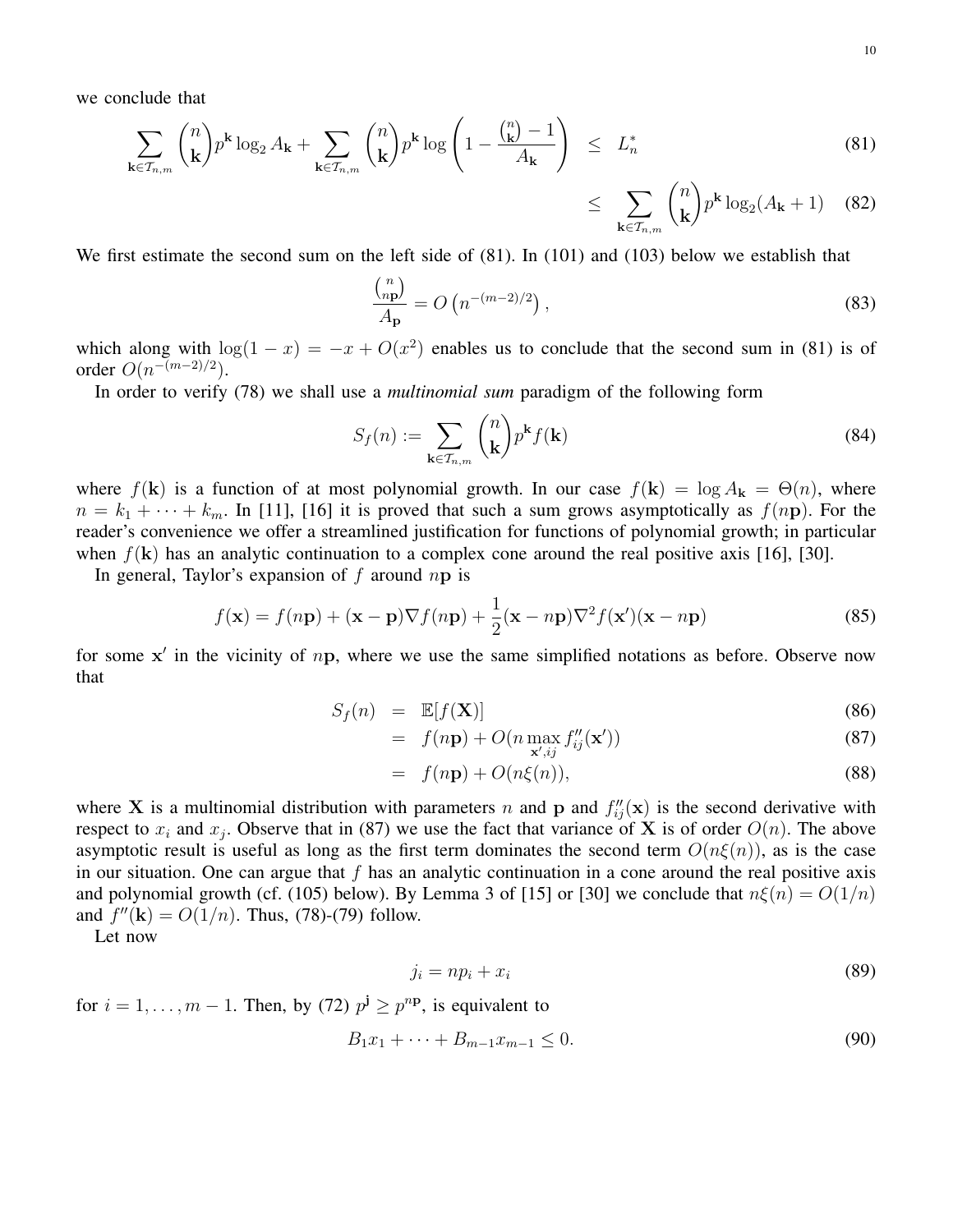Thus

$$
A_{n\mathbf{p}} = \sum_{p^{\mathbf{j}} \ge p^{n\mathbf{p}}} \binom{n}{\mathbf{j}} \tag{91}
$$

$$
= \sum_{\mathbf{x}: \mathbf{b}^T \mathbf{x} \le 0} {n \choose n\mathbf{p} + \mathbf{x}} \tag{92}
$$

where

$$
\mathbf{x}^T = [x_1, \dots, x_{m-1}], \tag{93}
$$

$$
\mathbf{b}^T = [B_1, \dots, B_{m-1}]. \tag{94}
$$

The next step is to use Stirling's formula

$$
n! = \sqrt{2\pi n} \cdot n^n e^{-n} (1 + O(1/n))
$$
\n(95)

to estimate the summands in (92). This leads to

$$
\binom{n}{np+x} = \frac{n!}{(np_1+x_1)!\cdots(np_{m-1}+x_{m-1})!(np_m-x_1-\cdots-x_{m-1})!} = \frac{\sqrt{2\pi nn}^{n}e^{-n}e^{np_1+x_1}\cdots e^{np_m-x_1-\cdots-x_{m-1}}(1+O(1/n))}{\sqrt{2\pi(np_1+x_1)}(np_1+x_1)^{np_1+x_1}\cdots\sqrt{2\pi(np_m-x_1-\cdots-x_{m-1}})(np_m-x_1-\cdots-x_{m-1})^{np_m-x_1-\cdots-x_{m-1}}}
$$
\n
$$
= \frac{1}{(2\pi)^{(m-1)/2}}\frac{1}{\sqrt{p_1\cdots p_m}}\frac{1}{n^{(m-1)/2}}\left(1+O(1/\sqrt{n})\right).
$$
\n
$$
\frac{n^n}{(np_1)^{np_1+x_1}(1+\frac{x_1}{np_1})^{np_1+x_1}\cdots(np_m)^{np_m-x_1\cdots x_{m-1}}(1-\frac{x_1+\cdots+x_{m-1}}{np_m})^{np_m-x_1-\cdots-x_{m-1}}}
$$
\n
$$
= \frac{1}{(2\pi)^{(m-1)/2}}\frac{1}{\sqrt{p_1\cdots p_m}}\frac{1}{n^{(m-1)/2}}\frac{1}{p_1^{np_1}\cdots p_m^{np_m}}\left(\frac{p_m}{p_1}\right)^{x_1}\cdots\left(\frac{p_m}{p_{m-1}}\right)^{x_{m-1}}\left(1+O(1/\sqrt{n})\right)
$$
\n
$$
\cdot\left(1+\frac{x_1}{np_1}\right)^{-(np_1+x_1)}\cdots\left(1-\frac{x_1+\cdots x_{m-1}}{np_m}\right)^{-(np_m-x_1\cdots-x_{m-1})} \tag{96}
$$

Applying now Taylor's expansion to (96)

$$
\left(1+\frac{x}{np}\right)^{-(np+x)} = \exp\left(-(np+x)\ln\left(1+\frac{x}{np}\right)\right) \tag{97}
$$

$$
= \exp\left(-(np+x)\left(\frac{x}{np} - \frac{x^2}{2(np)^2} + O(n^{-3})\right)\right)
$$
(98)

$$
= \exp\left(-\frac{x^2}{2np}\right)(1+O(1/n)) \tag{99}
$$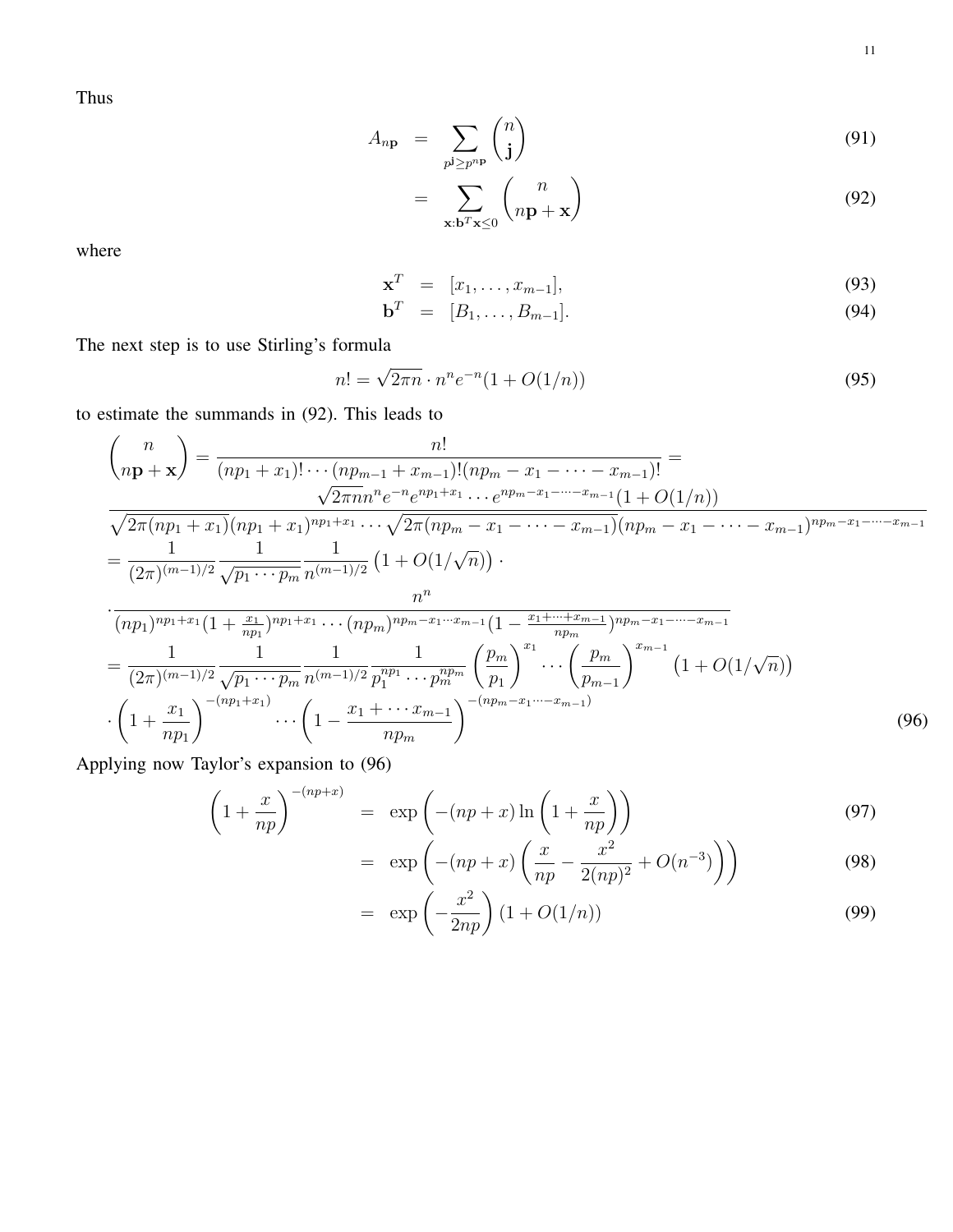we arrive at

$$
\begin{pmatrix}\nn \\
n \mathbf{p} + \mathbf{x}\n\end{pmatrix} = \frac{1}{(2\pi)^{(m-1)/2}} \frac{1}{\sqrt{p_1 \cdots p_m}} \frac{1}{n^{(m-1)/2}} 2^{nH(\mathbf{X})}
$$
\n
$$
\begin{pmatrix}\n\frac{p_m}{p_1}\n\end{pmatrix}^{x_1} \cdots \begin{pmatrix}\n\frac{p_m}{p_{m-1}}\n\end{pmatrix}^{x_{m-1}} \left(1 + O(1/\sqrt{n})\right)
$$
\n
$$
\begin{pmatrix}\n\exp\left(-\frac{x_1^2}{2np_1} - \cdots - \frac{x_{m-1}^2}{2np_{m-1}} - \frac{(x_1 + \cdots + x_{m-1})^2}{2np_m}\right)\n\end{pmatrix}
$$
\n
$$
= (1 + O(1/\sqrt{n})) C \frac{2^{nH(\mathbf{X})}}{n^{(m-1)/2}}
$$
\n
$$
\begin{pmatrix}\n\exp(B_1 x_1 + \cdots + B_{m-1} x_{m-1}) \\
\exp\left(-\frac{1}{2n} \mathbf{x}^T \mathbf{\Sigma}^{-1} \mathbf{x}\right)\n\end{pmatrix}
$$
\n(101)

where  $\Sigma$  is an appropriately chosen invertible covariance matrix.

We are now in the position to evaluate the sum (92). We need to sum over  $\mathbf{b}^T \mathbf{x} \leq 0$  which we split by summing over hyperplanes  $\mathbf{b}^T \mathbf{x} = -d$  for  $d \geq 0$  of dimension  $m - 2$ . We denote such a hyperplane by  $\mathcal{D}^{m-2} = \{ \mathbf{x} : \mathbf{b}^T\mathbf{x} = -d \}.$  Noting that the Gaussian kernel of (101) when summed over the hyperplane  $\mathcal{D}^{m-2}$  is of order  $O(n^{(m-2)/2})$  we arrive at our final result. More precisely, plugging (101) into (92), yields

$$
A_{n\mathbf{p}} = \frac{C2^{nH(\mathbf{X})}}{n^{(m-1)/2}} \left( \sum_{\mathbf{b}^T \mathbf{x} \le 0} \exp\left(\mathbf{b}^T \mathbf{x} - \frac{1}{2n} \mathbf{x}^T \mathbf{\Sigma}^{-1} \mathbf{x}\right) \right)
$$
(102)

$$
= \sum_{d\geq 0} \exp(-d) \sum_{\mathbf{b}^T \mathbf{x} = -d} \exp\left(-\frac{1}{2n} \mathbf{x}^T \mathbf{\Sigma}^{-1} \mathbf{x}\right).
$$
 (103)

Noting now that [13]

$$
\sum_{\mathbf{x}\in\mathcal{D}^{m-2}} \exp\left(-\frac{1}{2n}\mathbf{x}^T\mathbf{\Sigma}^{-1}\mathbf{x}\right) = C(d)n^{(m-2)/2}.
$$
 (104)

where  $C(d)$  is of at most polynomial growth of d (in fact,  $C(d) = O(d^2)$ ). Combining (103) and (104) we finally arrive at

$$
\log_2 A_{n\mathbf{p}} = \log_2 \left( C' \frac{2^{nH(\mathbf{X})}}{n^{(m-1)/2}} n^{(m-2)/2} \right)
$$
  
=  $nH(\mathbf{X}) - \frac{1}{2} \log_2 n + O(1)$  (105)

where  $C'$  is a constant. Observe that the right order of  $A_{np}$  can be obtained by considering only the hyperplane  $\mathbf{b}^T \mathbf{x} = 0$ . In view of (79), this completes the proof of Theorem 4.

**Example.** To illustrate our methodology, we explain it first for  $m = 2$  and then we give some details for the case of  $m = 3$  symbols with probability  $p_1 < p_2 < p_3$ . For  $m = 2$  we have  $(p < 1 - p)$ 

$$
\binom{n}{np-x} = \frac{2^{nH(X)}}{\sqrt{2\pi p(1-p)n}} \left(\frac{p}{1-p}\right)^x \exp\left(-\frac{x^2}{2np(1-p)}\right) (1+O(1/n)).
$$

Then

$$
A_{np} = \sum_{x \ge 0} {n \choose np-x} = \frac{1}{1 - \frac{p}{(1-p)}} \frac{2^{nH(\mathsf{X})}}{\sqrt{2\pi p(1-p)n}} (1 + O(1/n)).
$$

Observe again that the order of growth of  $A_{np}$  is determined by  $x = 0$ . The summation of the geometric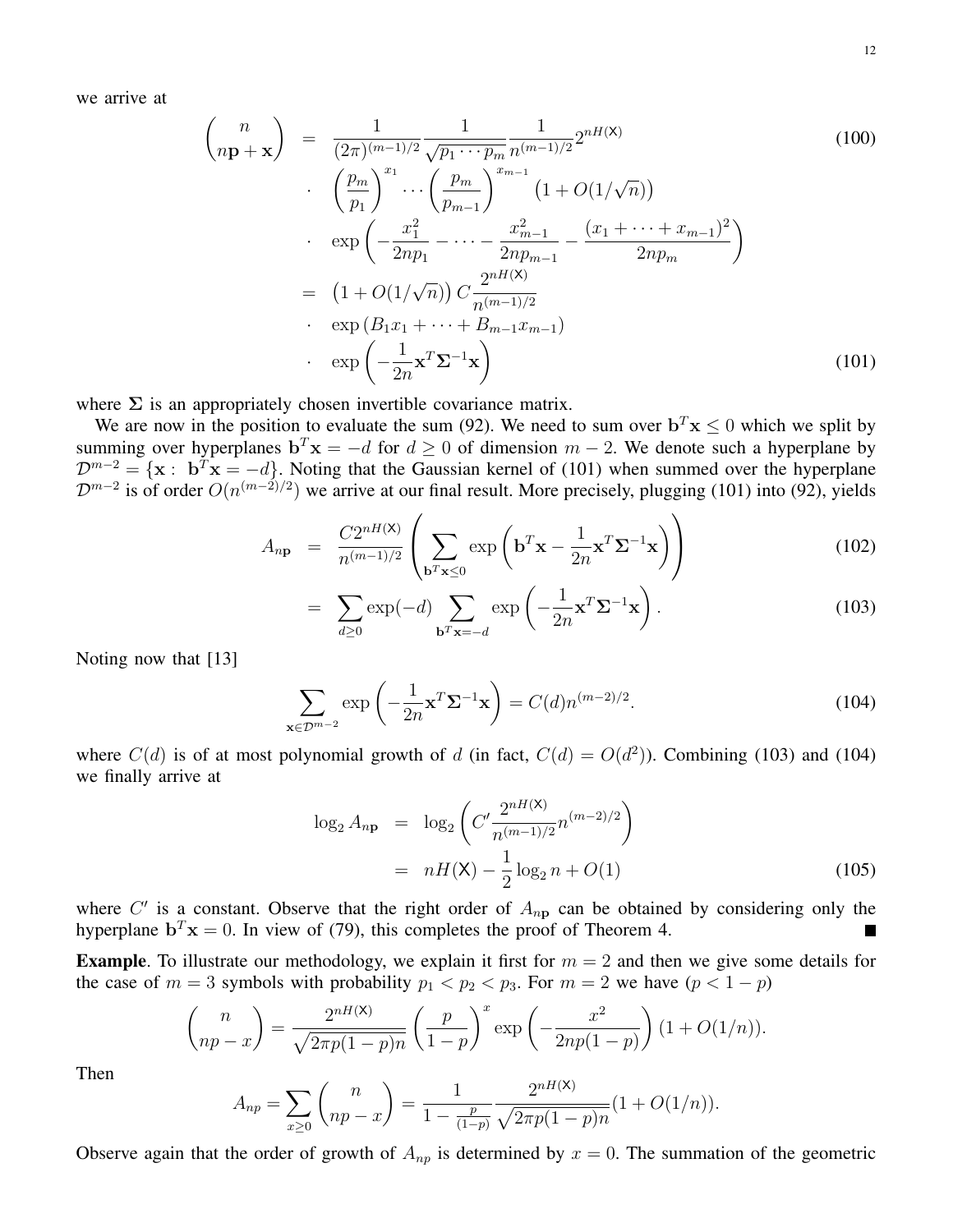series contributes to the constant.

Let's now focus on the case  $m = 3$ . With  $B_1 = \log(p_3/p_1)$  and  $B_2 = \log_2(p_3/p_2)$ , we need to evaluate

$$
A_{np_1, np_2} = \sum_{k_1 B_1 + k_2 B_2 \le np_1 B_1 + np_2 B_2} {n \choose k_1, k_2}.
$$
 (108)

As before, we denote  $k_1 = np_1 + x$  and  $k_2 = np_2 + y$  to arrive at

$$
\begin{pmatrix} n \\ n p_1 + x, n p_2 + y \end{pmatrix} = \frac{1}{\sqrt{2\pi p_1 p_2 p_3 n}} 2^{nH(\mathbf{p})} \left(\frac{p_3}{p_1}\right)^x \left(\frac{p_3}{p_2}\right)^y
$$

$$
\exp\left(-\frac{x^2}{2np_1} - \frac{y^2}{2np_2} - \frac{(x+y)^2}{2np_3}\right) \left(1 + O(1/\sqrt{n})\right) \tag{109}
$$

In Figure 1 we show the behavior of the above multinomial coefficient on the critical line  $k_1B_1+k_2B_2 = 0$ 



Fig. 1. Illustration for  $m = 3$ . The value of the multinomial coefficient (109) is shown as the third dimension: The normal distribution is along the line  $k_1B_1 + k_2B_2 = np_1B_1 + np_2B_2$ , while away from this line the multinomial coefficient decays exponentially.

and below it. On the critical line the coefficient is well approximated by the normal distribution (blue curve) around the point  $(np_1, np_2)$ , while for  $(k_1, k_2)$  (or equivalently for  $(x, y)$ ) away from the critical line the coefficient decays exponentially (red curve). This leads to

$$
A_{n\mathbf{p}} = \sum_{B_1x + B_2y \le 0} {n \choose np_1 + x, np_2 + y}
$$
 (110)

$$
\sim \frac{2^{nH(X)}}{n\sqrt{2\pi p_1 p_2 p_3}} \sum_{B_1 x + B_2 y = 0} \exp\left(-\frac{x^2}{2np_1} - \frac{y^2}{2np_2} - \frac{(x+y)^2}{2np_3}\right) \tag{111}
$$

$$
= O(\sqrt{n}) \frac{2^{nH(\mathsf{X})}}{n} \tag{112}
$$

$$
= C \frac{2^{nH(X)}}{\sqrt{n}} \tag{113}
$$

where (112) follows from the normal approximation on the line  $B_1x + B_2y = 0$ .

ACKNOWLEDGMENT The detailed reading and useful suggestions by Associate Editor Erik Ordentlich are gratefully acknowledged.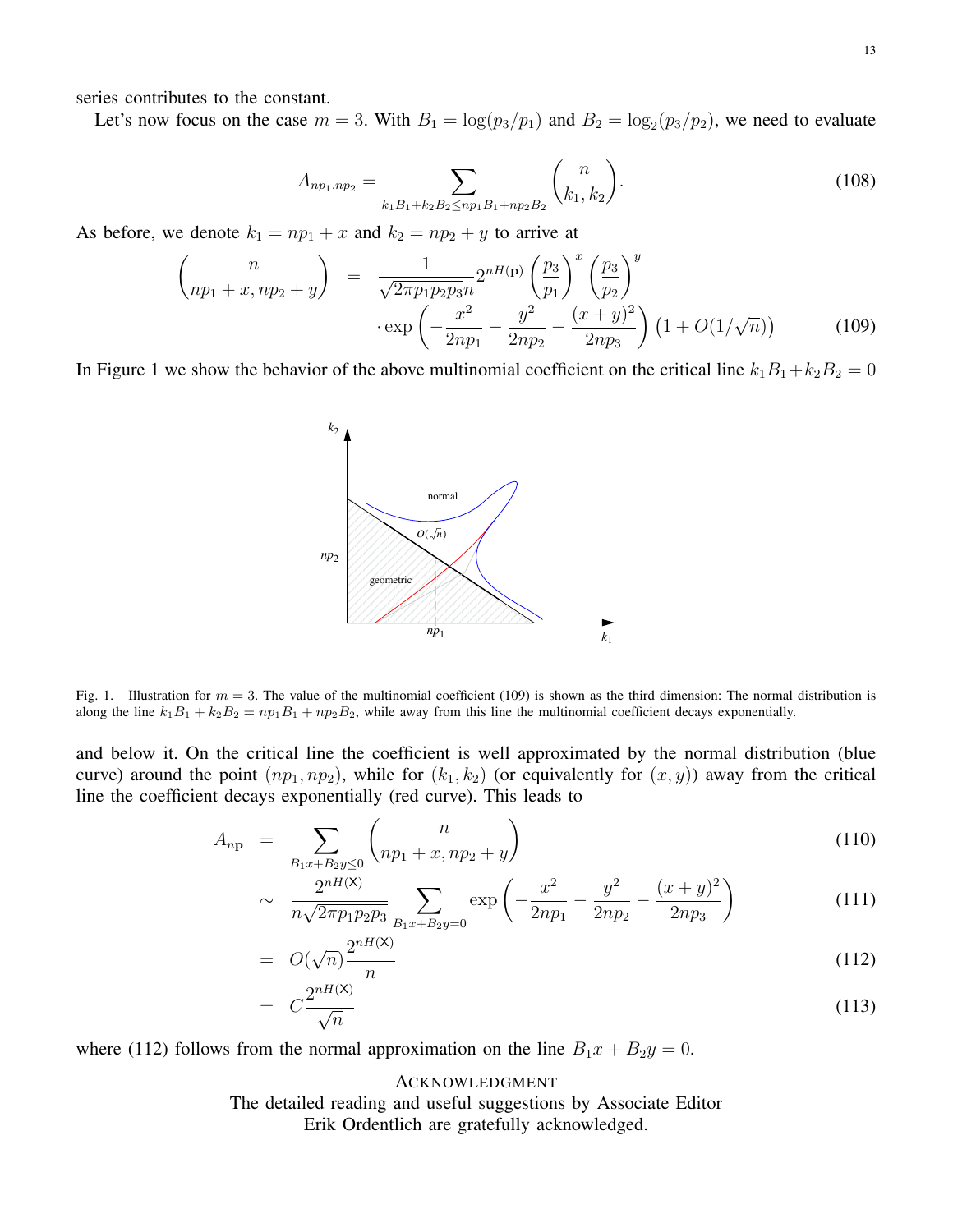#### **REFERENCES**

- [1] N. Alon and A. Orlitsky, "A lower bound on the expected length of one-to-one codes," *IEEE Trans. Information Theory*, vol. 40, pp. 1670-1672, Sep. 1994.
- [2] C. Blundo and R. de Prisco, "New bounds on the expected length of one-to-one codes," *IEEE Trans. Information Theory,* vol. 42, pp. 246-250, Jan. 1996.
- [3] R. Capocelli and A. de Santis, "Tight upper bounds on the redundancy of Huffman codes," *IEEE Trans. Information Theory*, vol. 35, pp. 1084–1091, Sept. 1989.
- [4] R. Capocelli and A. de Santis, "New bounds on the redundancy of Huffman codes," *IEEE Trans. Information Theory,* vol. 37, pp. 1095–1104, July 1991.
- [5] J. Cheng, T. K. Huang and C. Weidmann, "New bounds on the expected length of optimal one-to-one codes," *IEEE Trans. Information Theory,* Vol. 53, No. 5, pp. 1884-1895, May 2007.
- [6] M. Drmota, "A bivariate asymptotic expansion of coefficients of powers of generating" functions, *European J. Combinatorics*, vol. 15, 139-152, 1994.
- [7] M. Drmota, H-K. Hwang, and W. Szpankowski, "Precise Average Redundancy of an Idealized Arithmetic Coding," *Proc. Data Compression Conference*, 222-231, Snowbird, 2002.
- [8] M. Drmota and R. Tichy, *Sequences, Discrepancies, and Applications*, Springer Verlag, Berlin, 1997
- [9] M. Drmota and W. Szpankowski, "Precise minimax redundancy and regret," *IEEE Trans. Information Theory*, vol. 50, no. 11, pp. 2686-2707, Nov. 2004.
- [10] J. G. Dunham, "Optimal noiseless coding of random variables," *IEEE Trans. Information Theory,* vol. 26, no. 3, p. 345, May 1980.
- [11] P. Flajolet, "Singularity analysis and asymptotics of Bernoulli sums," *Theoretical Computer Science*, 215, 371–381, 1999.
- [12] R. Gallager, "Variations on a theme by Huffman," *IEEE Trans. Information Theory*, vol. 24, pp. 668–674, Nov. 1978.
- [13] B. Gnedenko, *The Theory of Probability and Elements of Statistics*, Chelsea Pub. Company, New York, 1991.
- [14] P. Henrici, *Applied and Computational Complex Analysis*, vol. 2, John Wiley & Sons, New York, 1977.
- [15] P. Jacquet, and W. Szpankowski, Analytical Depoissonization and Its Applications, *Theoretical Computer Science*, 201, 1–62, 1998.
- [16] P. Jacquet and W. Szpankowski, "Entropy Computations via Analytic Depoissonization," *IEEE Trans. Information Theory*, vol. 45, no. 4, pp. 1072-1081, May 1999.
- [17] D. Knuth, *The Art of Computer Programming: Fundamental Algorithms, Vol. 1.* Third Edition, Addison-Wesley, 1997.
- [18] S. K. Leung-Yan-Cheong and T. Cover, "Some equivalences between Shannon entropy and Kolmogorov complexity," *IEEE Trans. Information Theory*, vol. 24, no. 3, pp. 331-338, May 1978.
- [19] B. MacMillan, "Two inequalities implied by unique decipherability," *IRE Trans. Information Theory*, vol. 2, pp. 115-116, Dec. 1956.
- [20] M. K. McKusick, W. N. Joy, S. J. Leffler and R. S. Fabry "A Fast File System for UNIX," *ACM Trans. Comput. Syst.*, vol. 2, no. 3, pp. 181-197, 1984
- [21] D. Manstetten, "Tight upper bounds on the redundancy of Huffman codes," *IEEE Trans. Information Theory*, vol. 38, no. 1, pp. 144–151, Jan. 1992.
- [22] V. V. Petrov, *Limit Theorems of Probability Theory: Sequences of Independent Random Variables*, Oxford Science Publications, Oxford, UK, 1995
- [23] J. Rissanen, "Tight lower bounds for optimum code length," *IEEE Trans. Information Theory,* vol. 28, no. 2, pp. 348–349, Mar. 1982.
- [24] J. Rissanen, "Universal Coding, Information, Prediction, and Estimation," *IEEE Trans. Information Theory,* vol. 30, no. 4, pp. 629–636, July 1984.
- [25] S. Savari, "On one-to-one codes for memoryless cost channels," *IEEE Trans. Information Theory*, vol. 54, no. 1, pp. 367-379, Jan. 2008.
- [26] V. Strassen, "Asymptotische Abschäzungen in Shannons Informationstheorie," *Trans. Third Prague Conf. Information Theory, on Statistics, Decision Functions, Random Processes* (Liblice, 1962), pages 689-723., Publ. House Czech. Acad. Sci., Prague, 1964.
- [27] P. Stubley, "On the redundancy of optimum fixed-to-variable length codes," in *Proc. Data Compression Conf.*, Snowbird, UT, 1994, pp. 90–97.
- [28] C. E. Shannon, "A mathematical theory of communication," *Bell Syst. Tech. J.*, vol. 27, pt. I, pp. 379–423, 1948; pt. II, pp. 623–656, 1948.
- [29] W. Szpankowski, "Asymptotic average redundancy of Huffman (and other) block codes," *IEEE Trans. Information Theory*, vol. 46, no. 7, pp. 2434-2443, Nov. 2000.
- [30] W. Szpankowski, *Average Case Analysis of Algorithms in Sequences*, John Wiley & Sons, New York, 2000.
- [31] W. Szpankowski, "A One-to-one code and its anti-redundancy," *IEEE Trans. Information Theory*, vol. 54, no. 10, pp. 4762-4766, Oct. 2008.
- [32] S. Verdú, "teaching it," XXVIII Shannon Lecture, 2007 IEEE International Symposium on Information Theory, Nice, France, June 28, 2007. Also: IEEE Information Theory Society Newsletter, Dec. 2007.
- [33] E. I. Verriest, "An achievable bound for optimal noiseless coding of a random variable," *IEEE Trans. Information Theory,* vol. IT-32, no. 4, pp. 592-594, July 1986.
- [34] A. D. Wyner, "An Upper Bound on the Entropy Series," *Inform. Control*, vol. 20, pp. 176-181, 1972.